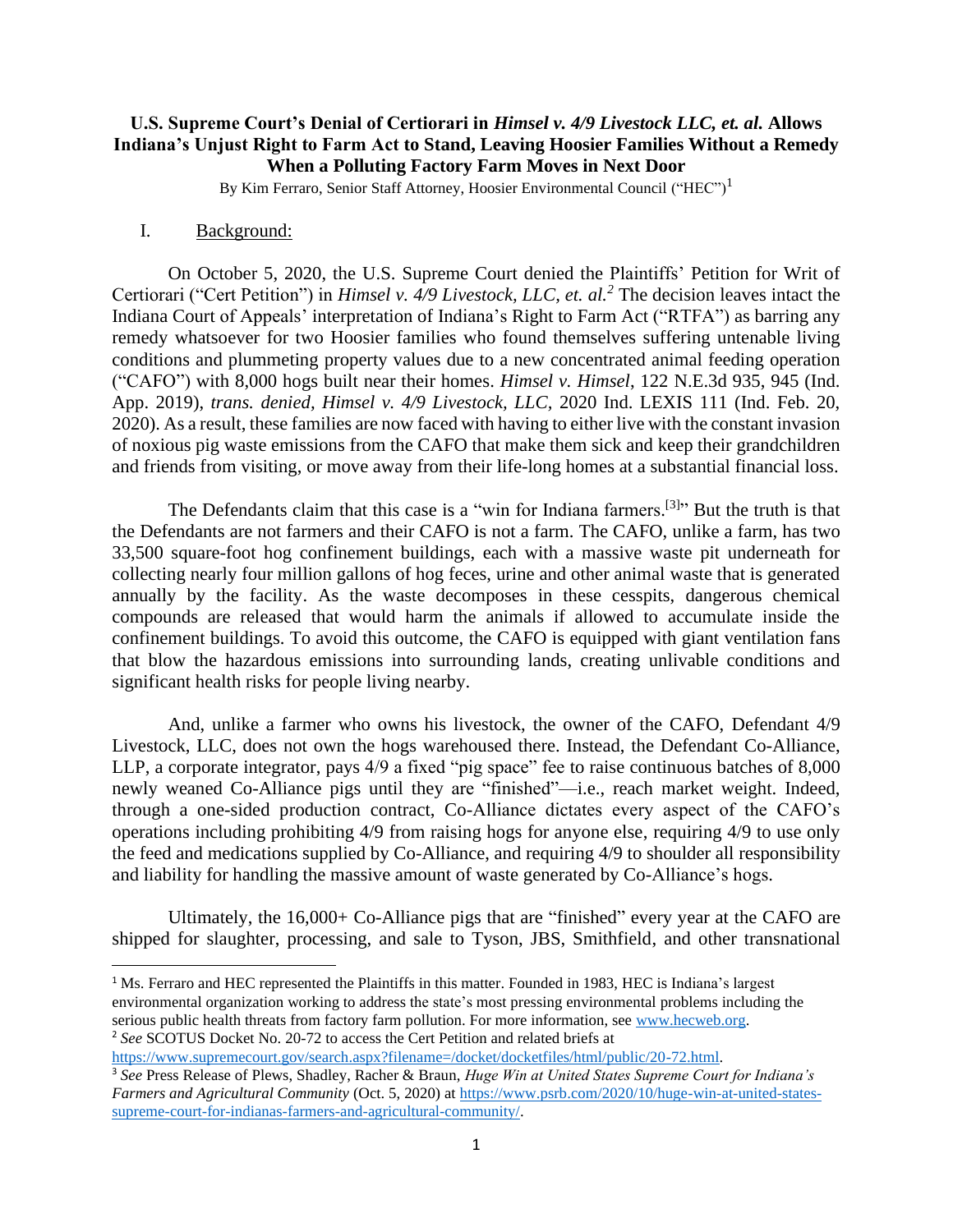corporations that control 90% of meat production worldwide, and utilize monopolistic practices that effectively eliminate any notion of fair competition for actual farmers.<sup>4</sup> This domination of market share is due in part to state and national laws, including states' right to farm laws, that were enacted in the early 1980's to protect family farmers but have been subverted to unfairly benefit the economic interests of these conglomerates. Specifically, the intent of states' right to farm laws was to protect existing farms from urban sprawl by barring unjustified nuisance suits by newcomers who "moved to the nuisance.<sup>[5]</sup>" However, due to successful lobbying by the powerful meat industry, these laws have been amended to shield newly built factory farms from nuisance lawsuits brought by neighbors who were there first.<sup>6</sup>

Such is the case in Indiana where the RTFA was amended in 2005 to redefine what it means for an agricultural operation to undergo a "significant change" that would otherwise remove the RTFA's protection. Under the amended law, a significant change no longer includes a change in the size, type, or ownership of an agricultural operation, no matter how extreme, offensive, or damaging that change might be. Ind. Code  $\S$  32-30-6-9(d)(1). That means a change from growing crops to warehousing 8,000 hogs in a CAFO is no longer deemed "significant," regardless of the harm caused to existing neighbors. Unfortunately, the Indiana Court of Appeals has taken this a step further and concluded that the RTFA bars not only nuisance claims by existing neighbors, but negligence and trespass claims too. *Himsel*, 122 N.E.3d at 943-945.

It is against this backdrop that the Plaintiffs in *Himsel* brought their case to the U.S. Supreme Court, presenting the question of whether Indiana's RTFA—by barring any remedy for the ongoing infringement of their vested property rights—is an unconstitutional taking without just compensation in violation of the 5<sup>th</sup> Amendment. Contrary to the Defendants' pronouncement, the high Court did not "reject" Plaintiffs' arguments in declining certiorari review.<sup>7</sup> Nor does the decision mean that the high Court agrees with the lower court's ruling.<sup>8</sup> Rather, the decision simply leaves the constitutional question presented by the case unresolved at the national level, and allows the Indiana Appeals Court decision to stand.

Unfortunately, in touting their legal victory, the attorneys for the Defendants have publicly accused the Plaintiffs and their non-profit counsel at the Hoosier Environmental Council ("HEC") of pursuing a "frivolous" lawsuit. Defendants also publicly announced "plans" to pass legislation that would "hold organizations like [HEC] financially responsible for lawsuits that target

<sup>4</sup> *See* Huffman, Maxwell, et. al*., Consolidation, Globalization, and the American Family Farm,* Organization for Competitive Markets (Aug. 2017) at [https://competitivemarkets.com/wp-content/uploads/2017/08/Consolidation-](https://competitivemarkets.com/wp-content/uploads/2017/08/Consolidation-Globalization-and-the-American-Family-Farm.pdf)[Globalization-and-the-American-Family-Farm.pdf;](https://competitivemarkets.com/wp-content/uploads/2017/08/Consolidation-Globalization-and-the-American-Family-Farm.pdf) Shefali Sharma, *Mighty Giants: Leaders of the Global Meat Complex,* Institute for Agriculture & Trade Policy (Apr. 10, 2018) at [https://www.iatp.org/blog/leaders-global-meat](https://www.iatp.org/blog/leaders-global-meat-complex)[complex.](https://www.iatp.org/blog/leaders-global-meat-complex)

<sup>5</sup> *See* J. Hand, *Right-to-Farm Laws: Breaking New Ground in the Preservation of Farmland*, 45 U. PITT. L. REV. 289, 290–93 (1984).

<sup>6</sup> *See* Leah Douglas, *Big Ag is Pushing Laws to Restrict Neighbors' Ability to Sue Farms,* NPR (Apr. 12, 2019), [https://www.npr.org/sections/thesalt/2019/04/12/712227537/bigag-is-pushing-laws-to-restrict-neighbors-ability-to](https://www.npr.org/sections/thesalt/2019/04/12/712227537/bigag-is-pushing-laws-to-restrict-neighbors-ability-to-sue-farms)[sue-farms;](https://www.npr.org/sections/thesalt/2019/04/12/712227537/bigag-is-pushing-laws-to-restrict-neighbors-ability-to-sue-farms) L. Ashwood, et al., *Property Rights & Rural Justice: A Study of U.S. Right-to-Farm Laws*, 67 J. RURAL STUDIES 120, 127 (2019).

<sup>7</sup> PSRB Press Release at 4, *supra* FN 3.

<sup>&</sup>lt;sup>8</sup> The Supreme Court's decision to deny certiorari means only that the Court determined that the circumstances of the lower court decision does not warrant review. Indeed, the U.S. Supreme Court grants certiorari review in only 100-150 of the 7,000-8,000 cases it is asked to review each year.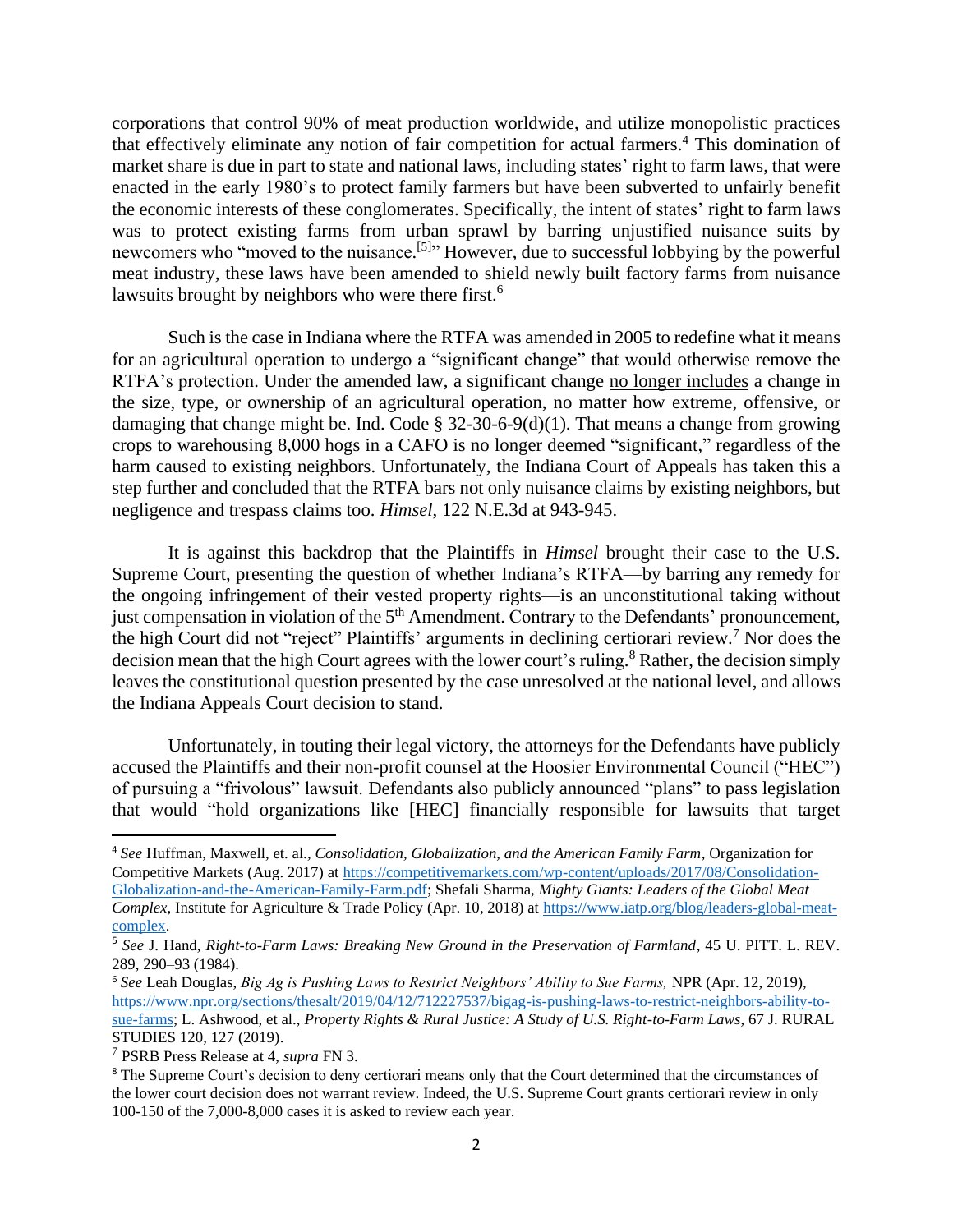farmers.<sup>[9]</sup><sup>\*</sup> So that the public and Indiana lawmakers understand just how unfair and incredibly perverse such an amendment would be, this article presents what actually happened in this case, including details of the underlying litigation and appeal that have been mischaracterized by defense counsel. Ultimately, the aim of this article is to underscore for state lawmakers and the public, the critical need to restore the property rights of rural Hoosiers by repealing the 2005 "significant change" amendment to RTFA so that they can protect their communities and Indiana's countryside from becoming a dumping ground for the meat industry.

## II. The Underlying Litigation and Appeal

## *A. The Facts:*

The Defendants characterize the Plaintiffs as disgruntled neighbors who brought the lawsuit over occasional "unpleasant farm odors" and their mere "disagreement" with Defendants' decision to "modernize their farming operation.<sup>[10]</sup>" The evidence tells a starkly different story. The Plaintiffs are Richard and Janet Himsel and Robert and Susan Lannon, two elderly couples who have lived happily alongside agriculture in rural Hendricks County almost their entire lives and are accustomed to the typical farm smells associated with country life. The Defendants built their CAFO with 8000 hogs on nearby, vacant cropland surrounded by at least 30 other homes within a quarter to half mile. In so doing, the Defendants did not "modernize" the cornfield, they transformed a quiet, rural community into an industrialized pollution zone.

Indeed, air testing confirmed that the CAFO releases dangerous levels of airborne chemical compounds that create noxious odors much worse than those associated with traditional livestock farms. This testing, conducted by an environmental toxicologist with a Ph.D. in biochemistry from John Hopkins School of Public Health, confirms that unhealthy levels of hazardous ammonia and volatile fatty acids from the CAFO's cesspools of pig waste are continuously being blown onto the Himsels and Lannons' properties and are the cause of their complaints of burning noses, throats, and eyes, vomiting and gagging, experiencing the "smell of death," and other conditions they never endured prior to the CAFO. A nationally renowned real estate appraiser also determined that the Himsels and Lannons' properties have lost at least half of their market value due to the CAFO. Remarkably, the Defendants testified that they knew locating their CAFO so close and upwind of where people live would predictably cause these harms. Yet, they admitted that they gave no consideration to their neighbors' concerns that the CAFO would foul the air, impact their health, and diminish property values, because Defendants believed they were sheltered from all liability under the RTFA. It is for these reasons that the Himsels and Lannons brought suit against the Defendants, not over a mere "disagreement" with the Defendants' use of their land.

# *B. Trial Court and Appellate Proceedings*

The Defendants' assert that the Himsels and Lannons' claims were "unsupported" and "not accepted by any of the courts.  $[11]$ <sup>11</sup> But that is demonstrably not true. Plaintiffs' claims and arguments were well-supported in both fact and law. Indeed, the trial court initially denied

<sup>9</sup> Samantha Horton, *After Supreme Court Rejects Hearing Right to Farm Case, Both Sides Look to Policy Changes,*  WFYI (Oct. 12, 2020) (quoting defense counsel Chris Braun) at [https://www.wfyi.org/news/articles/after-supreme](https://www.wfyi.org/news/articles/after-supreme-court-rejects-hearing-right-to-farm-case-both-sides-look-to-policy-changes)[court-rejects-hearing-right-to-farm-case-both-sides-look-to-policy-changes.](https://www.wfyi.org/news/articles/after-supreme-court-rejects-hearing-right-to-farm-case-both-sides-look-to-policy-changes)

<sup>10</sup> PSRB Press Release at 1, 3, *supra* FN 3.

<sup>11</sup> *Id.* at 3.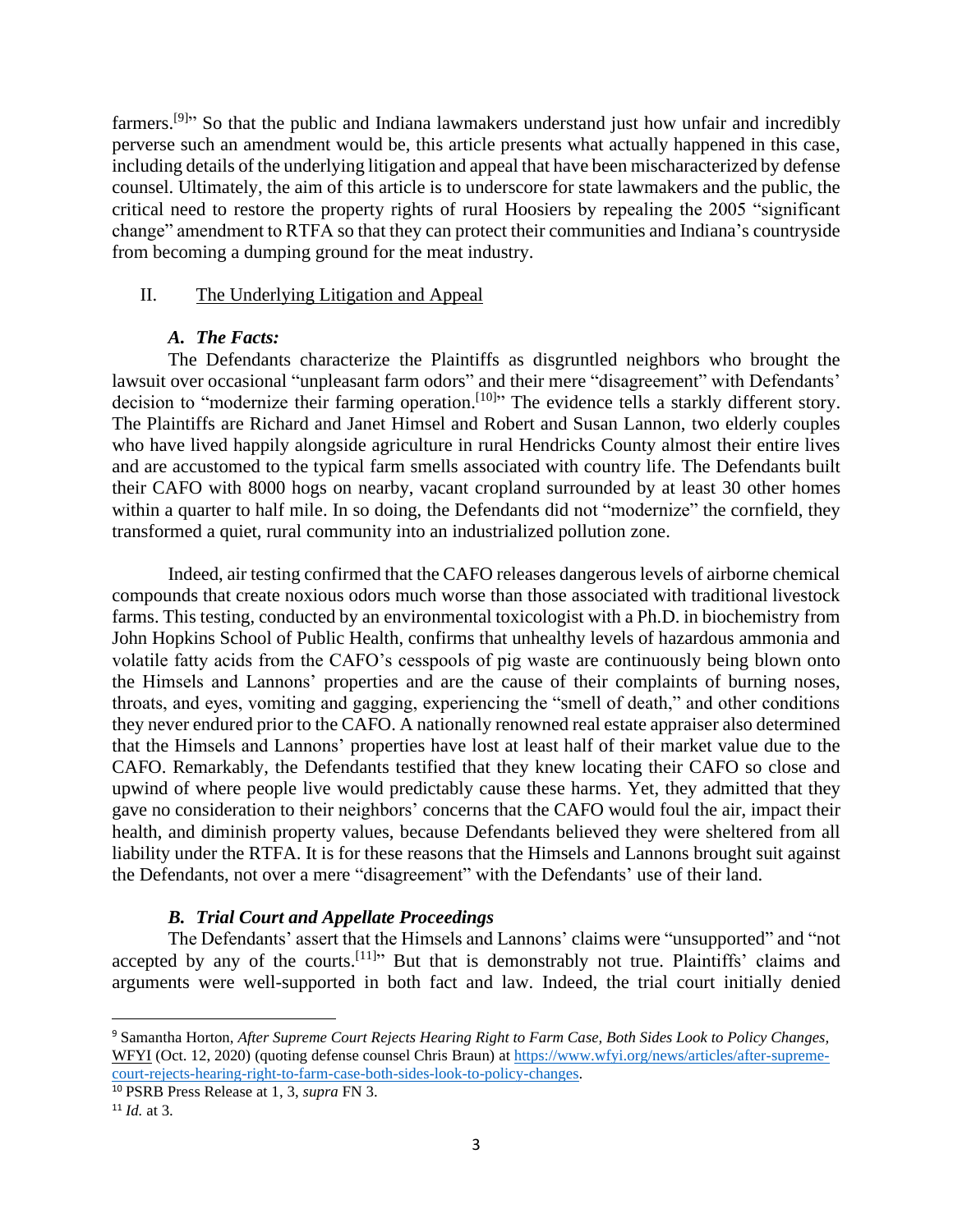summary judgment for Defendants, i.e., *accepting* Plaintiffs' claims, in a lengthy, well-reasoned opinion following two years of discovery, extensive briefing, and a half-day oral argument. The trial court also withheld judgment on the constitutionality of the RTFA concluding that the issue was unripe due to the remaining fact issues on the underlying tort claims. Notably, the State of Indiana urged the trial court to reach that very outcome based on the State's view (at the time) that genuine fact issues precluded summary judgment on the tort claims, i.e., that the claims have merit and should reach a jury.

Unhappy with that outcome, the Defendants filed a motion to correct error repeating their same arguments. But this time they were joined by the legal arm of the Indiana Farm Bureau, the Hendricks County Board of Commissioners, and the County Planning and Building Department as *amicus curiae.* In other words, the Defendants enlisted a powerful lobbying group, along with the legislative and administrative branches of county government to weigh in and tell the judicial branch what to do. Shortly thereafter, the trial court reversed itself in a two-paragraph order without explanation and without identifying *any error whatsoever* in its initial opinion. On appeal, two additional *special* interest groups joined with the Defendants—the Indiana Bankers Association and the Indiana Pork Producers Association.

In contrast, Plaintiffs' claims and arguments were endorsed by law professors and academics from around the country, and several *public* interest organizations including Public Justice, Food & Water Watch, Indiana Farmers Union, Family Farm Action, and the Humane Society of the United States, who filed supporting *amicus* briefs in support of Plaintiffs' claims on appeal. Furthermore, one of the justices on the Indiana appellate court had second thoughts about the court's ruling that the RTFA barred all of Plaintiffs' claims and dissented in the court's denial of Plaintiffs' Petition for Rehearing.

Proceedings before the Indiana Supreme Court likewise demonstrate that Plaintiffs' claims and arguments were well supported. Indeed, out of the 800 or so transfer petitions the Court receives each year, it grants oral argument in only around 50 of them—Plaintiffs' Petition for Transfer was one of those, and the state high Court's denial was nowhere close to unanimous. Rather, the decision was split 3-2 with Chief Justice Rush and Justice Goff voting to grant transfer. In other words, the case hinged on the vote of a single state supreme court justice—hardly the decisive legal victory that the Defendants claim to have achieved.

### *C. Implications of the Indiana Court of Appeals' Ruling*

The Indiana Court of Appeals affirmed the trial court, concluding that the RTFA's 2005 amendment bars all of the Himsels and Lannons' tort claims. As to the nuisance claim, the court concluded that since the Defendants' switch from crops to CAFO was not a "significant change" under the RTFA, the Himsels and Lannons lost their vested property rights to use and enjoy their homes when they moved next to that cropland decades ago. Specifically, the court explained that when the Plaintiffs purchased their land in 1971 and 1994—long before the CAFO existed or the RTFA was amended in 2005—they somehow knowingly "*moved to the potential future nuisance.*" *Himsel,* 122 N.E. 3d at 944 (emphasis added). The appeals court also held that the Himsels and Lannons lost their right to bring a trespass claim even though the RTFA, by its plain language, makes no mention of the word "trespass." In so doing, the court acknowledged that the trespass claim is based on the "unlawful *physical* intrusion of the CAFO's noxious emissions into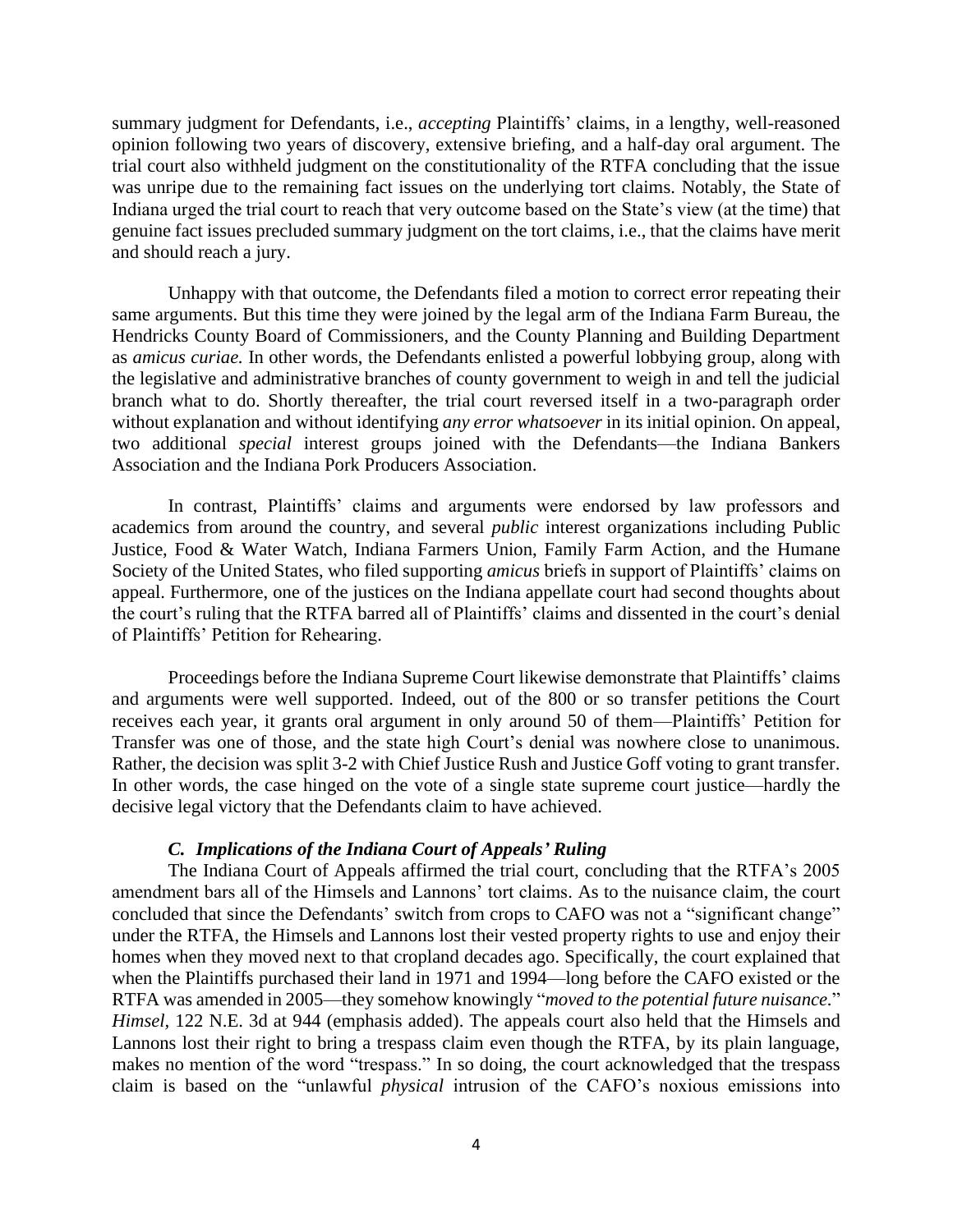Plaintiffs' properties and homes," but disregarded the undisputed evidence in support as merely "artful pleading" to side step the RTFA. *Id.* at 945.

The appeals court also held that the Himsels and Lannons' lost their right to bring a negligence claim, even though the RTFA expressly does not protect negligently run operations. Ind. Code § 32-30-6-9(a). This aspect of the court's decision is particularly troubling for several reasons. First, a negligence claim is entirely distinct from nuisance and trespass claims that vindicate property rights. *See, e.g., KB Home Indiana Inc. v. Rockville TBD Corp.,* 928 N.E.2d 297, 304–09 (Ind. App. 2010) (nuisance, trespass and negligence claims are distinct causes of action, and analyzed separately even when they arise from the same facts). Indeed, nuisance law protects the right to reasonably use property without interference. *See Indiana Motorcycle Ass'n v. Hudson,* 399 N.E.2d 775, 778 (Ind. App. 1980). Trespass protects the right to exclusively possess property. *Indiana Michigan Power Co. v. Runge,* 717 N.E.2d 216, 227 (Ind. App. 1999). In contrast, liability in negligence depends not on the kind of harm caused, but whether reasonable care was used. *South E. Ind. Natural Gas Co. v. Ingram,* 617 N.E.2d 943, 953 (Ind. App. 1993). This is why Indiana courts have long recognized that a lawful business can still be held liable for causing a nuisance. *Bonewitz v. Parker,* 912 N.E.2d 378, 382 (Ind. App. 2009).

Nevertheless, the appellate court concluded that the decision to locate a CAFO on vacant cropland next to long-established homes—no matter how *unreasonable* and knowingly harmful that decision is—"cannot [as a matter of law] constitute negligent operation under the RTFA." *Himsel,* 122 N.E.3d at 945. In turn, the court found "no indication that the CAFO has been negligently operated" based on the Defendants' argument that they have complied with applicable zoning and regulatory requirements. *Id.* at 944–45. The serious problem with this is that Defendants' regulatory compliance does absolutely *nothing* to alleviate the ongoing harm and invasion of the Himsels and Lannons' property rights. CAFOs are wholly unregulated under federal and state clean air laws. As such, neither the U.S. EPA nor IDEM has the regulatory authority to restrict or limit the dangerous and extremely noxious airborne chemical compounds that CAFOs produce.

That means, under the appellate court's ruling, so long as the CAFO operates pursuant to the very regulations that allow it to confine 8,000 pigs, produce four million gallons of hog feces, urine, and other animal waste each year, and blow the resulting odor and waste particles onto neighboring homes, the CAFO is not, as a matter of law, being negligently operated under the RTFA. This outcome should be of critical concern to state lawmakers and the public because Indiana has around 1,800 confined feeding operations<sup>12</sup> that: (1) have no limits on their air emissions; (2) have no restrictions on their size or number of animals; and yet, (3) they can be located within 400 feet of an existing residence, 100 feet from property lines, and just 300 feet from our lakes, rivers, streams, and wetlands, regardless of the amount of dangerous waste and emissions produced.

Finally, even though the appellate court held that the RTFA bars Plaintiffs' attempt to remedy an ongoing physical invasion that causes untenable living conditions, the court held that the RTFA is not an unconstitutional taking of their property rights. *Id.* at 946-948. In so doing, the

<sup>&</sup>lt;sup>12</sup> IndianaMap Open Data Hub, *Agribusiness Confined Feeding Operations in Indiana*, a[t https://gis](https://gis-indianamap.opendata.arcgis.com/datasets/a87f87ba21134a5f834c4a8f45868789_0)[indianamap.opendata.arcgis.com/datasets/a87f87ba21134a5f834c4a8f45868789\\_0](https://gis-indianamap.opendata.arcgis.com/datasets/a87f87ba21134a5f834c4a8f45868789_0).